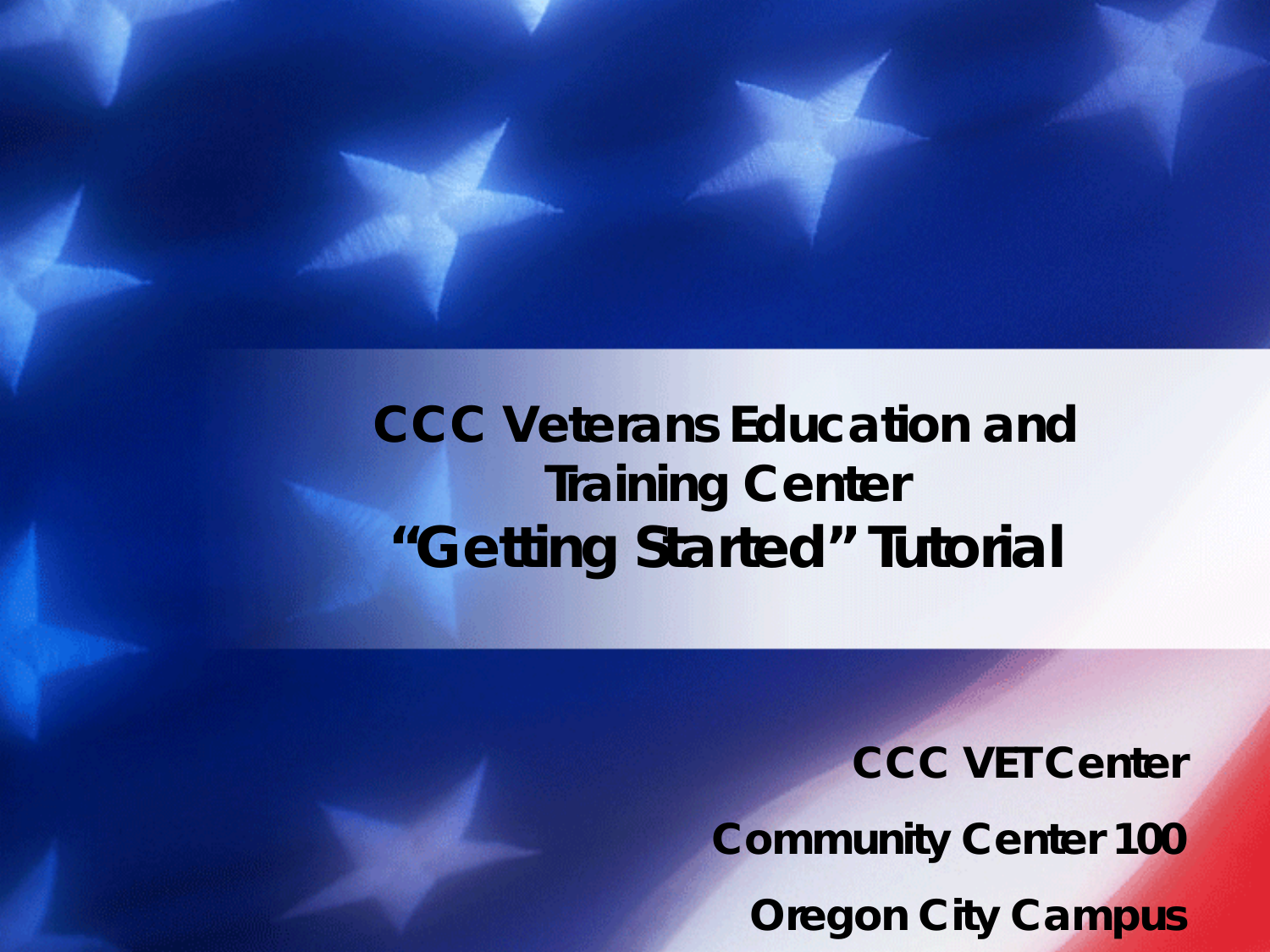### *Welcome Home & Welcome to CCC!*

- **CCC Veterans Services is located in Community Center CC100**
	- o We were rated the Best in the West by the Military Times because we exist to serve those who've served! Let us help your transition from military service to civilian success.
	- o Fall, Winter, & Spring Hours M-F 8:00AM-5:00PM (Summer: CCC is closed Fridays)

#### • **Contact Info:**

- o [vetinfo@clackamas.edu](mailto:vetinfo@clackamas.edu)
- o 503-594-3438 or 503-594-6609
- o [On Facebook](http://www.facebook.com/cccvetcenter)

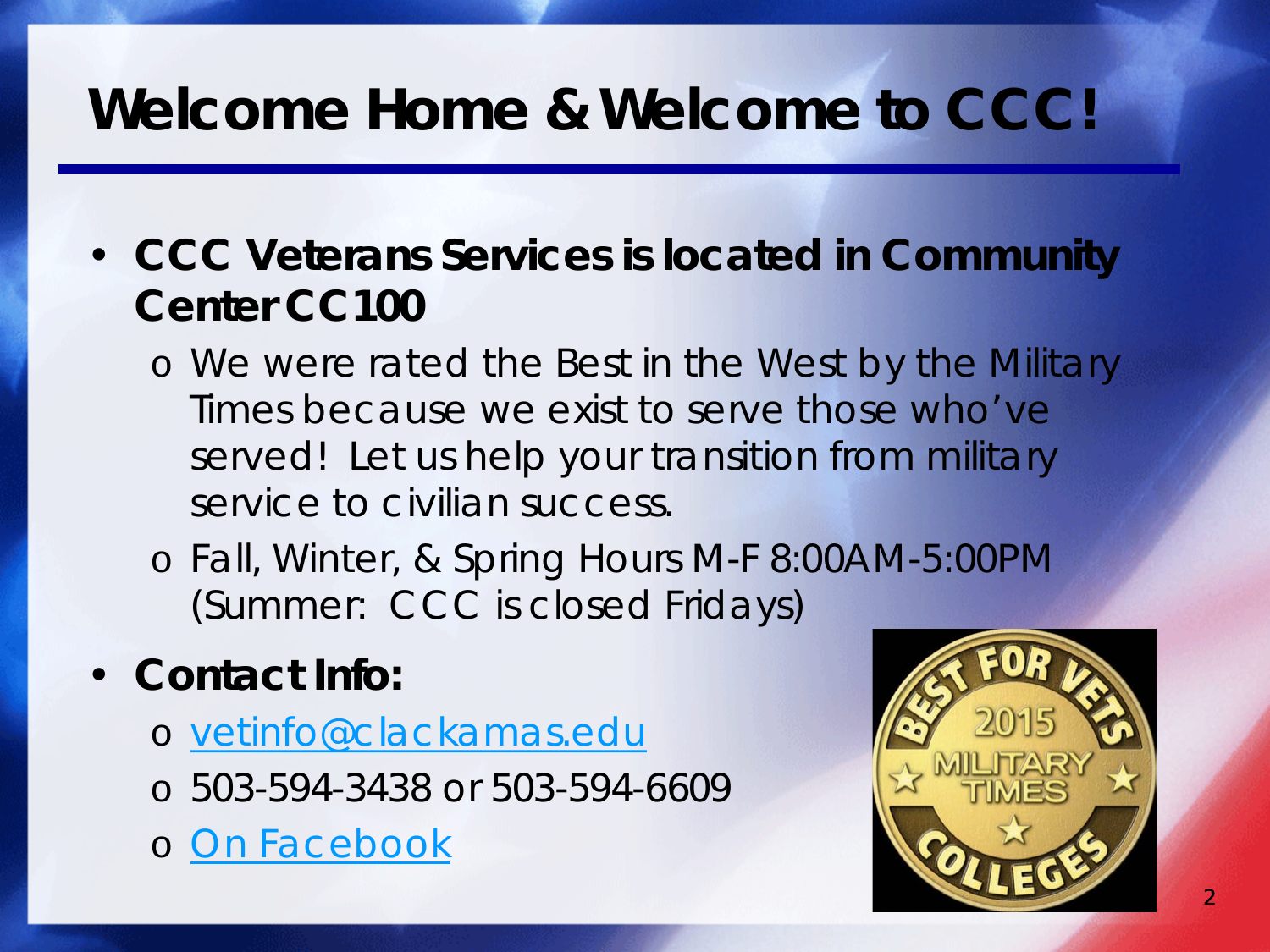• **Apply** for Admission to CCC, it's easy and FREE!

o <http://www.clackamas.edu/Apply/>

• *Don't forget to set up your MyClackamas account and your CCC email*



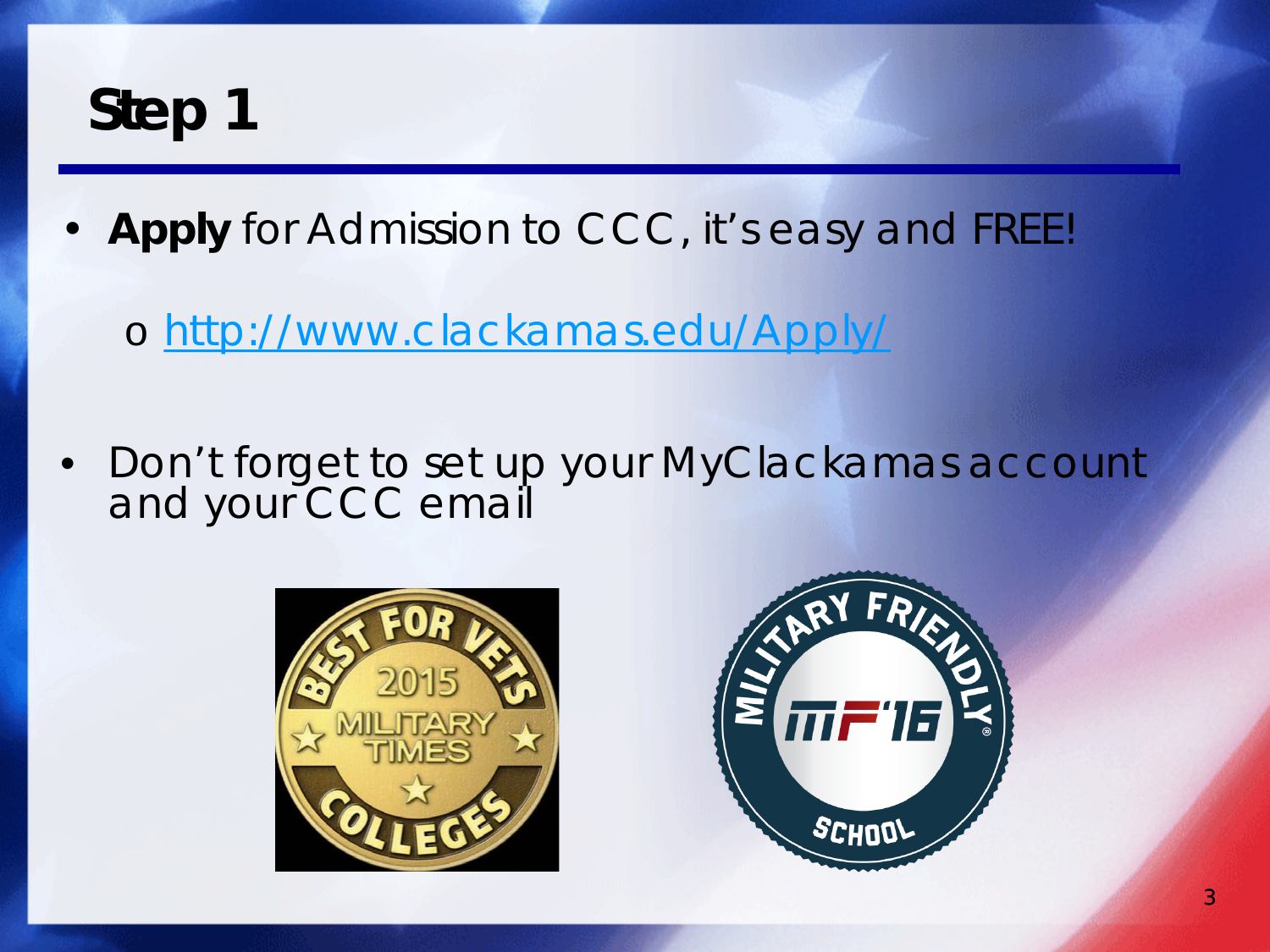- **Review** the CCC Catalog and choose a program of study
	- o <http://www.clackamas.edu/Catalog/>
	- o When utilizing VA Benefits, you must take courses that are part of your declared degree
	- o **If you need assistance** choosing a program, or are undecided, academic advisors are available in the Community Center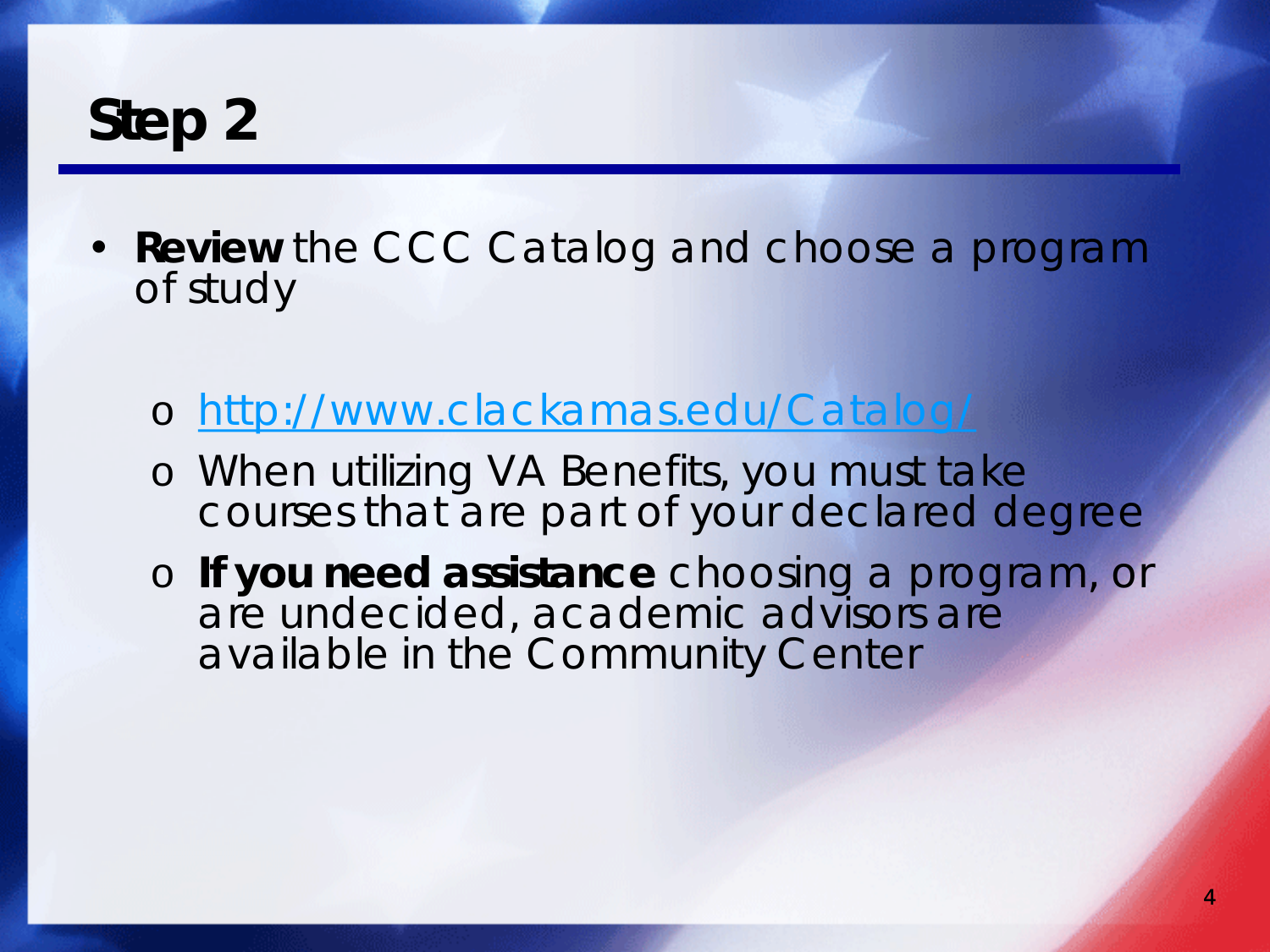- Review and decide what VA Educational Benefit to utilize
	- o [Review Your Benefits](http://www.gibill.va.gov/apply-for-benefits/road-map/1-determine-your-best-benefit.html)
- **Apply** for your hard-earned benefits o [The VONAPP](https://www.ebenefits.va.gov/ebenefits-portal/ebenefits.portal?_nfpb=true&_portlet.async=false&_pageLabel=ebenefits_myeb_vonapp1)
- Don't forget to submit and print your VONAPP<br>confirmation page (a copy is needed for your VA file)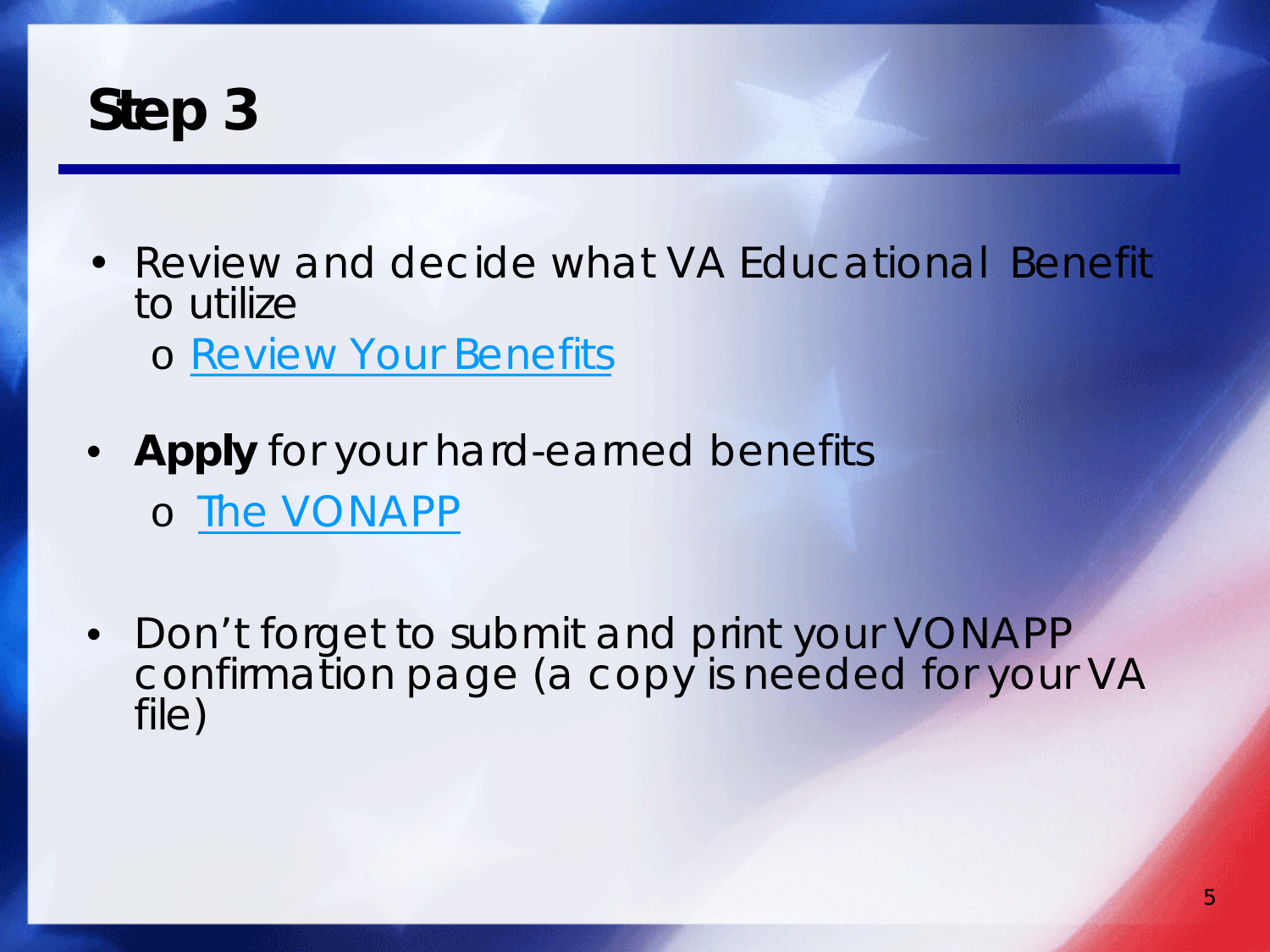- Take your **placement tests**
	- o Math, Reading, Writing, and Computer Science
	- o No appointment necessary, and they are free!
	- o Located in Roger Rook 140
	- o Don't forget to retain a copy of your results, you will need these for your VA file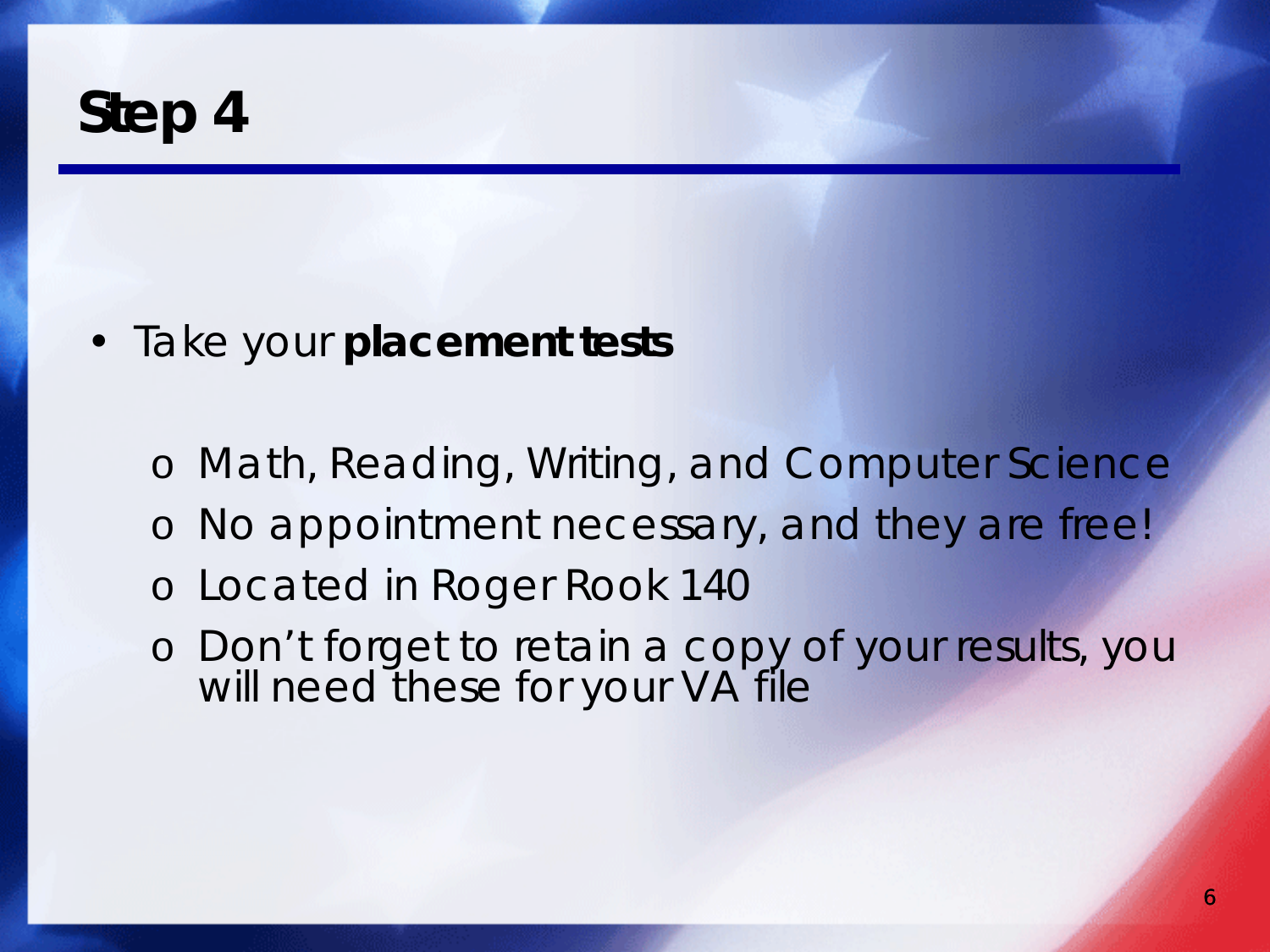- **Meet with an Academic Advisor**
	- o Located in the Community Center
	- o Construct an Educational Plan for your declared program of study
	- o Don't forget to retain a copy, you will need this for your VA file
	- o Schedule participation in an NSA (New Student Advising) Seminar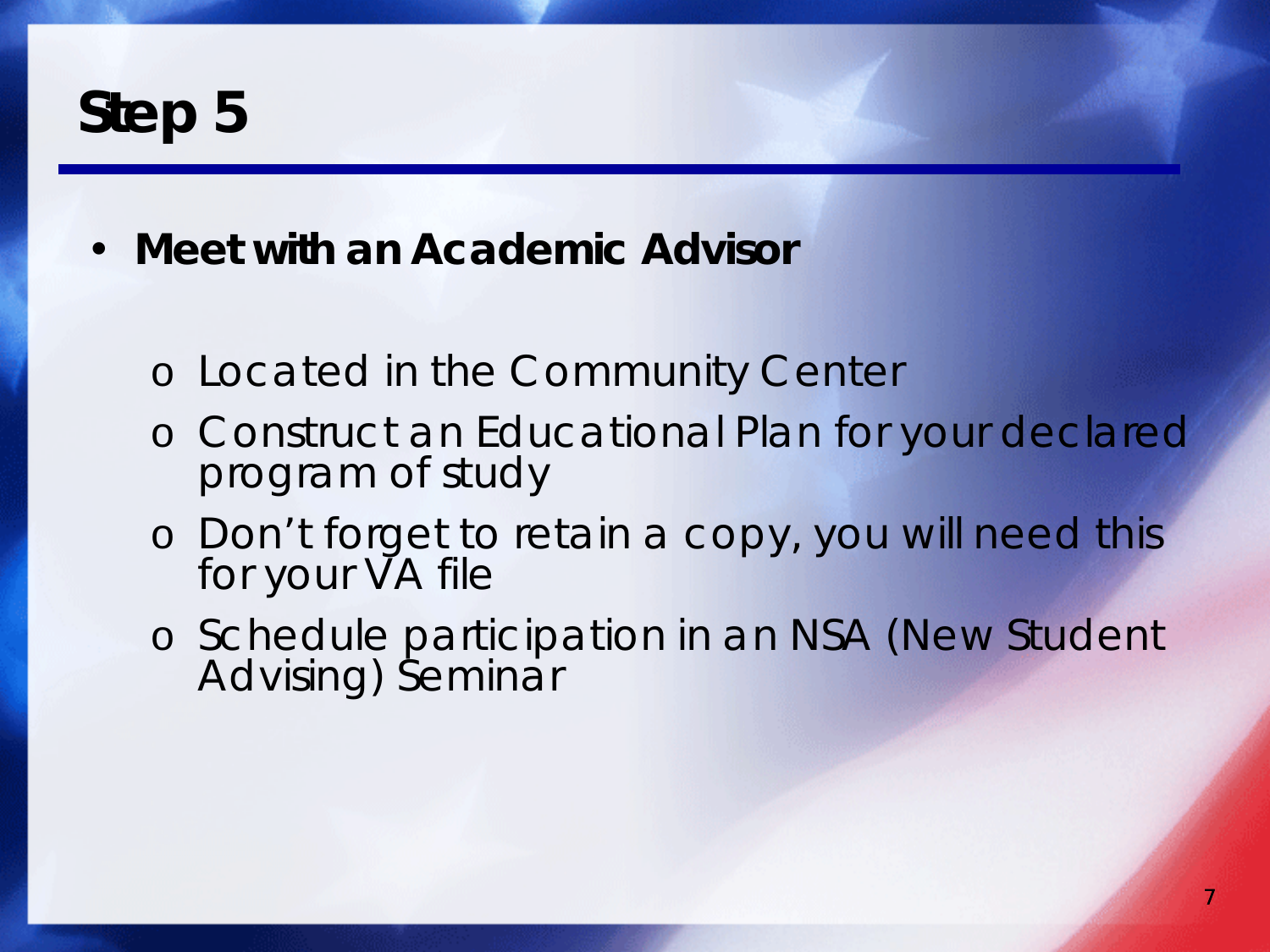- **Complete your FAFSA** (Free Application for Federal Student Aid) Recommended/Not required
	- o <http://www.fafsa.ed.gov/>
	- o CCC School Code 004878
	- o This is not VA benefits, all American Citizens are eligible to apply
	- o You may qualify for grants that do not affect your VA benefits
	- o For more information or assistance contact the FA experts in the FAFSA Lab or call 503-594-6100, [finaid@clackamas.edu](mailto:finaid@clackamas.edu)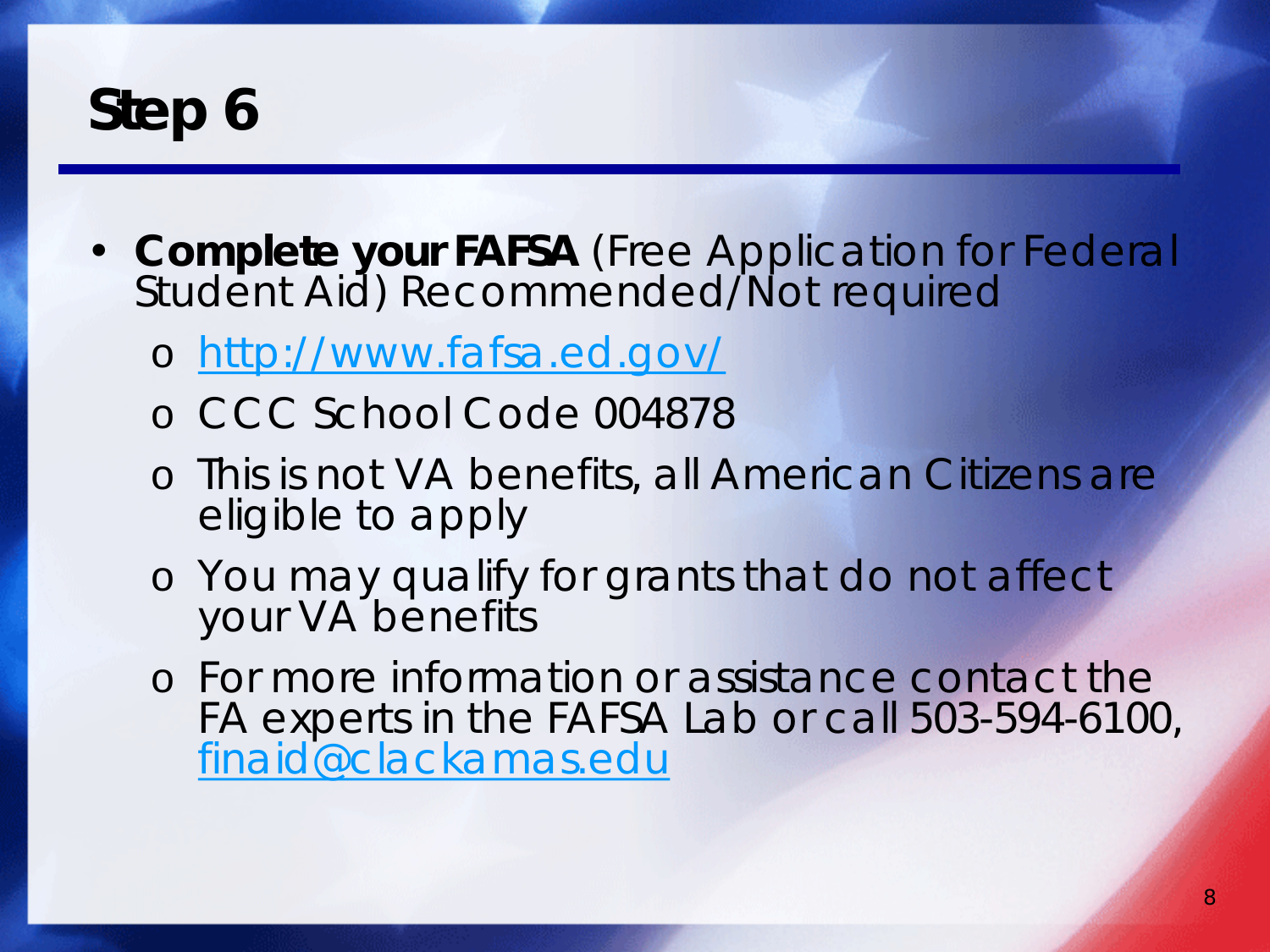

- **Enroll** in Classes that apply to your declared degree via MyClackamas
	- o Enroll as early as possible, classes fill-up rapidly
	- o Fill out the "Veterans Request for Certification" form and turn it in ASAP (!) to the VET Center
	- o If you are waitlisted, watch your CCC email for notifications—you'll likely get in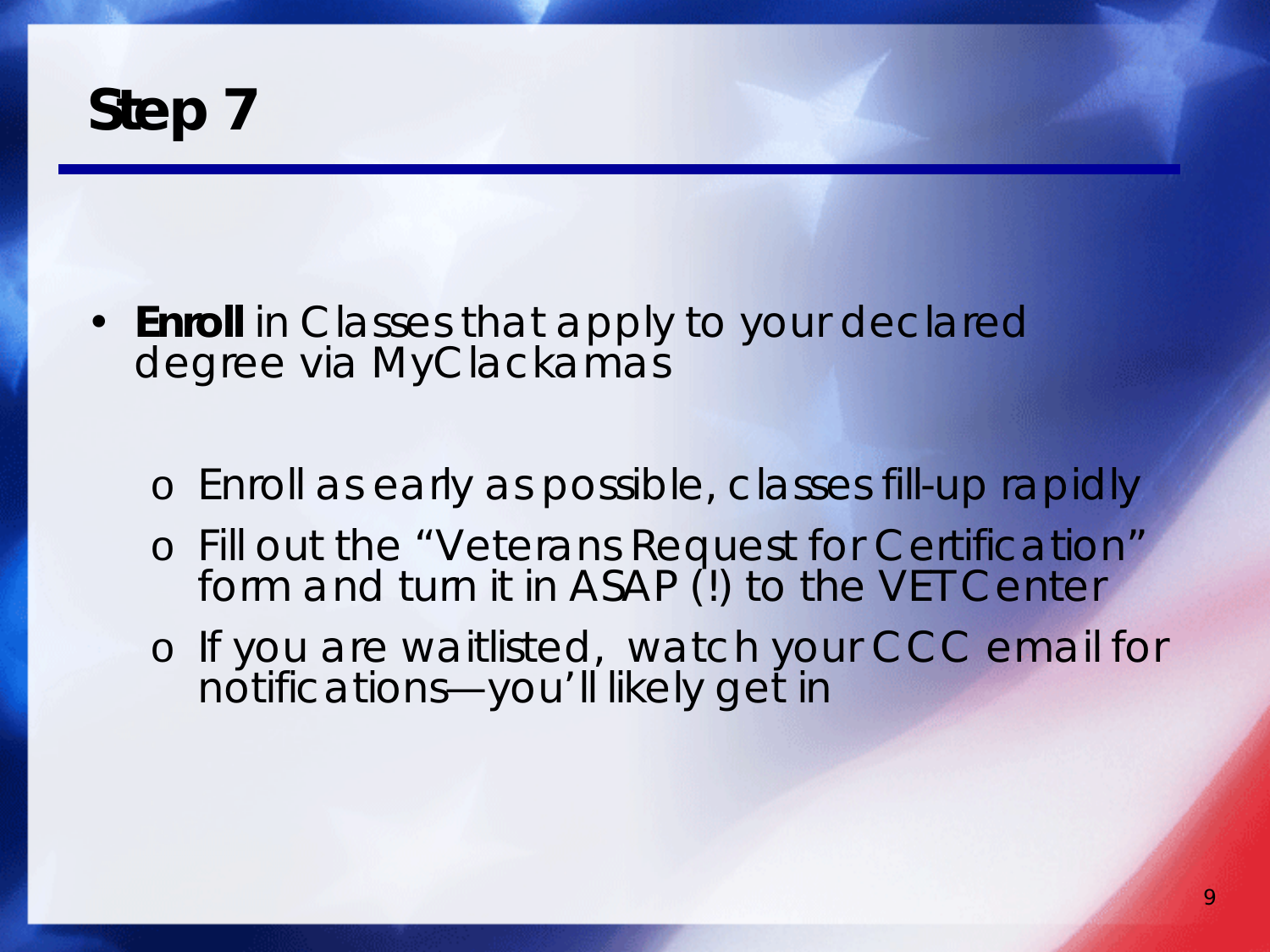• **Order official transcripts** from ALL sources, including your Military Service transcripts

o We grant college credit for military training! o Navy/Marine: SMART <https://smart.navy.mil/> o Air Force: CCAF<http://www.au.af.mil/> o Army: AARTS<http://aarts.army.mil/> o Have official transcripts sent to: o CCC Records Office 19600 Molalla Ave Oregon City, OR 97045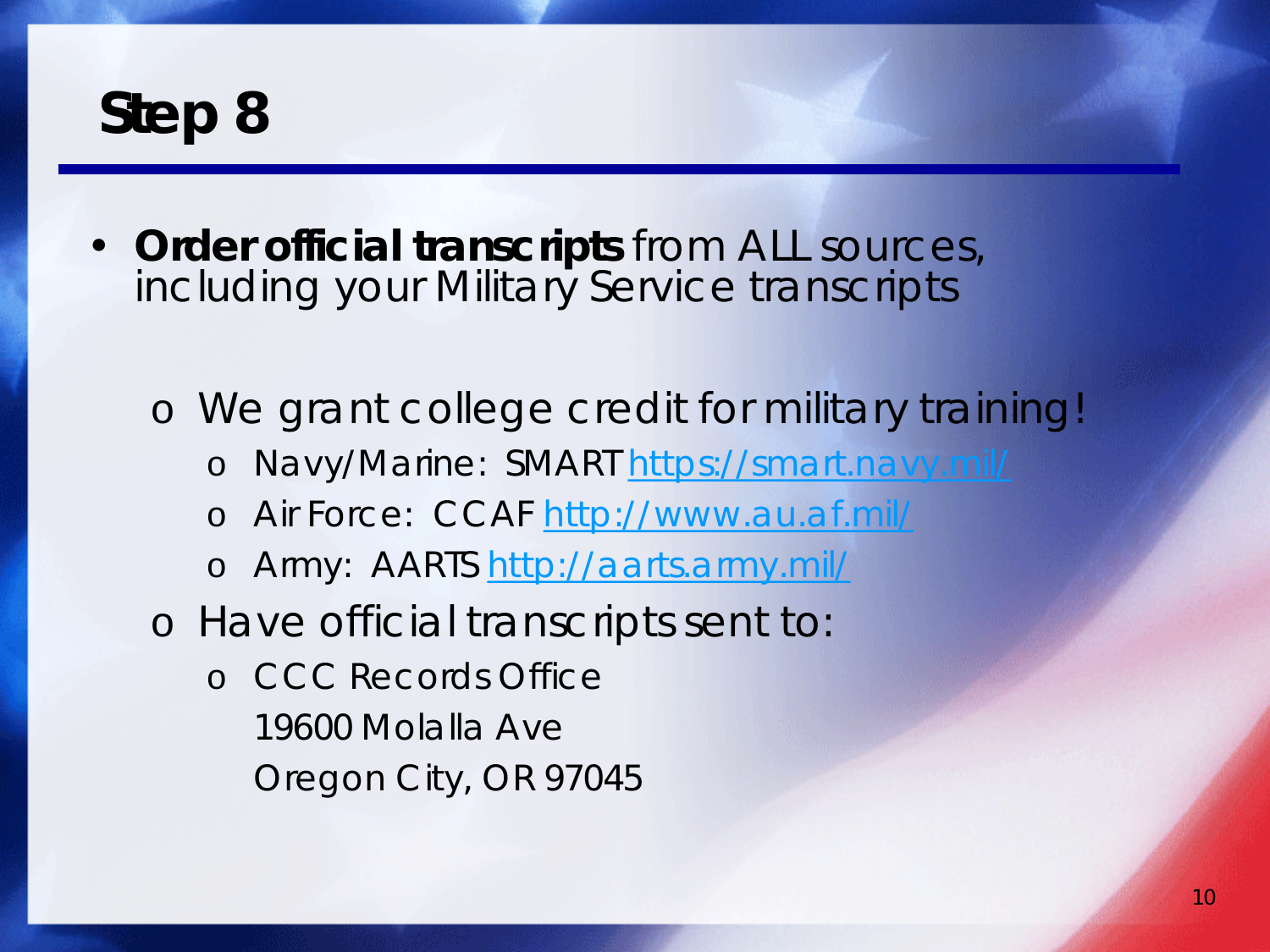- Complete CCC Veterans Services internal forms
	- o VA Data Form
	- o Rights and Responsibilities
	- o Veterans Request for Certification (every term you attend)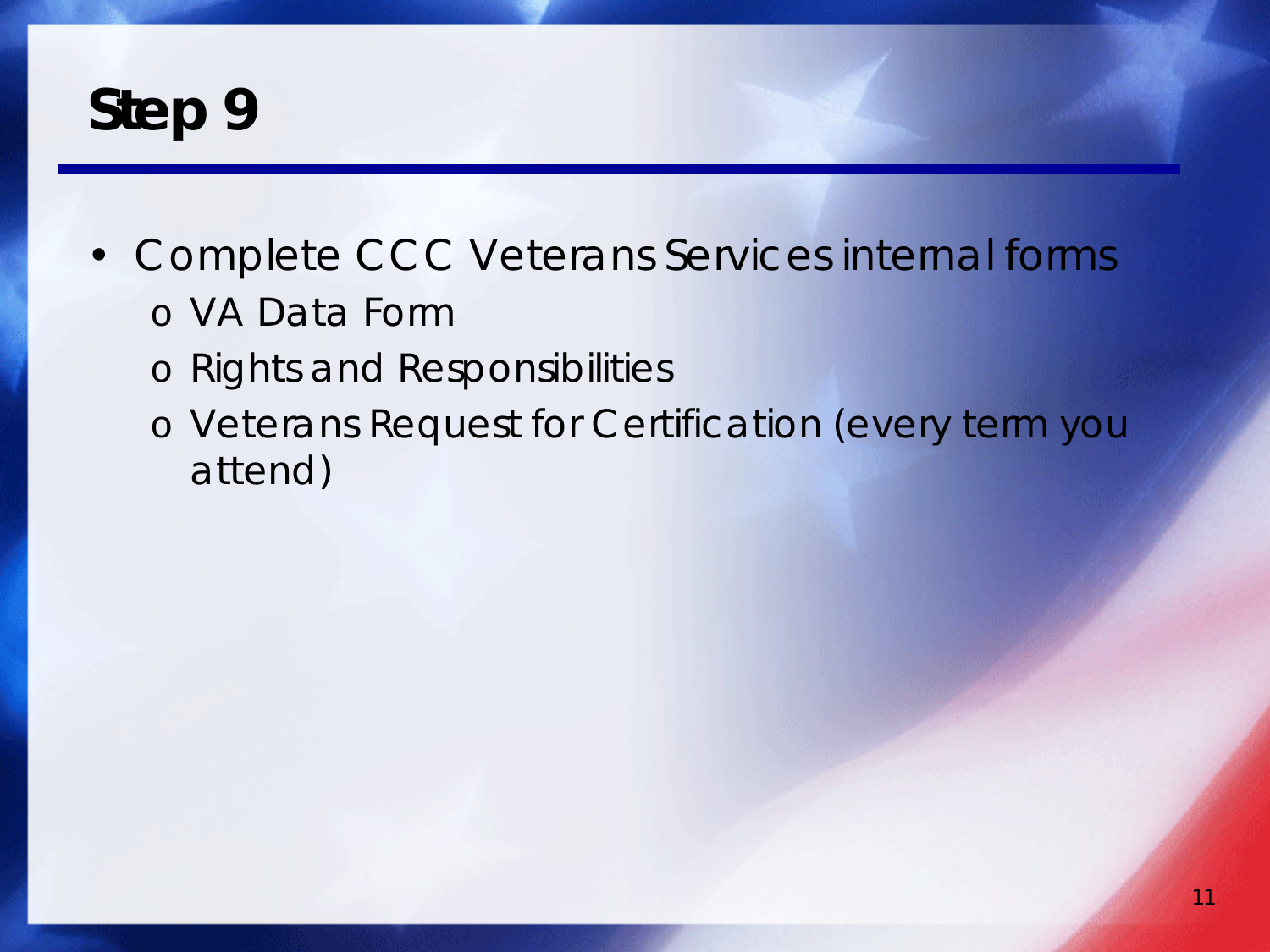- **Gather all documentation and meet with a Veterans Certifying Official**
- You will need the following to complete your VA File:
	- o VA Data Form
	- o Rights and Responsibilities
	- o DD-214
	- o COE and/or signed copy of VONAPP
	- o Educational Plan signed by an Academic Advisor
	- o Placement test results
	- o Veterans Request for Certification form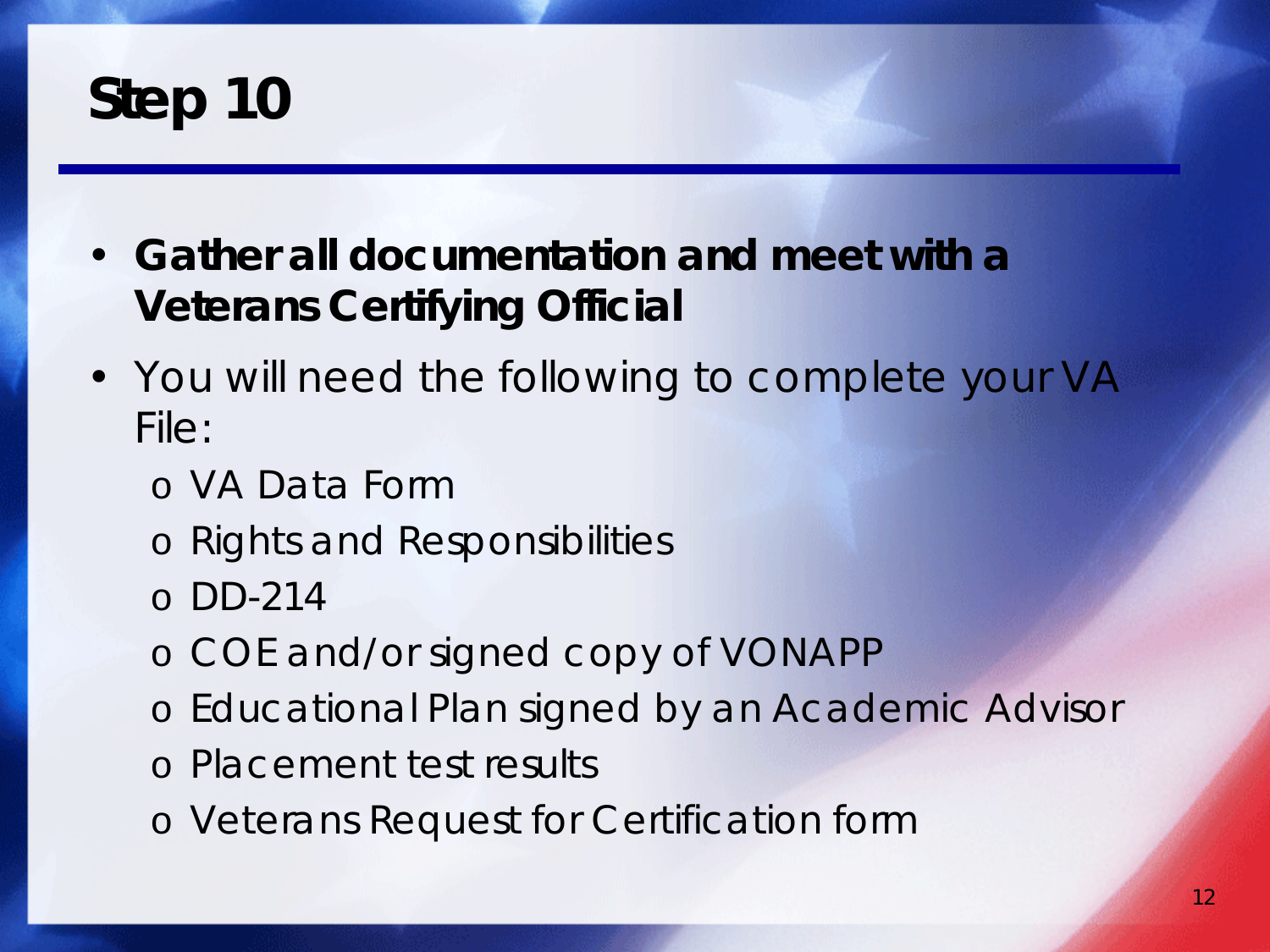#### *Next Steps:*

- Bring your **Certificate of Eligibility (COE)** from the VA to the VET Center as soon as you receive it (via USPS).
- Verify Attendance: **Chapter 30, 35, and 1606** students are responsible for verifying their enrollment at **[www.gibill.va.gov](http://www.gibill.va.gov/)** or by calling 1-877-823-2378
- **Notify us for any and all changes** (adds, drops or WHEN YOU ENROLL in a new term). (This helps avoid VA debt!)
- Ensure ALL of your **OFFICIAL transcripts** are ordered from all sources, (Colleges, Universities & military transcripts). Once received it can take up to a term to be evaluated.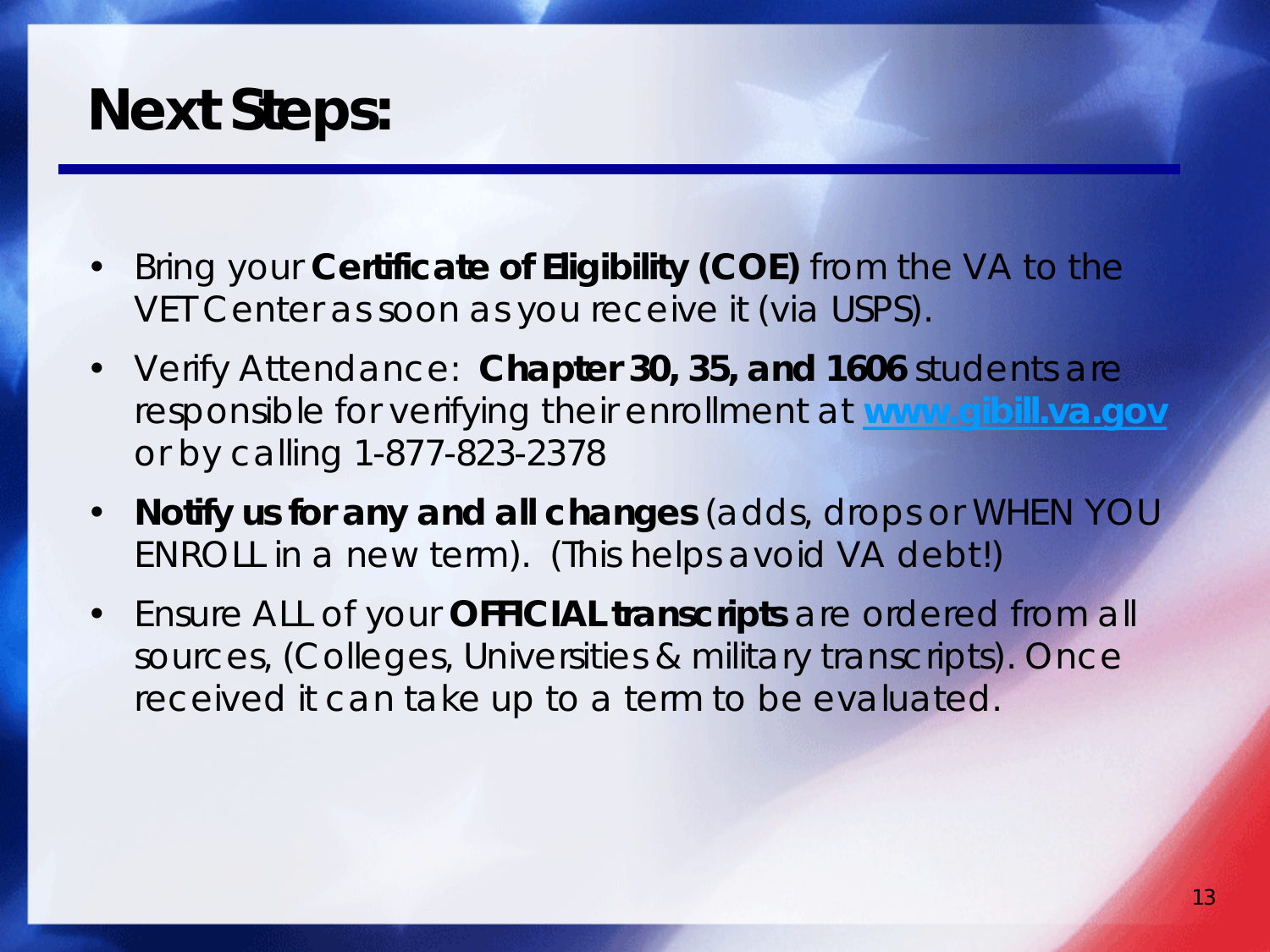### *Next Steps (continued):*

- If you completed your **FAFSA** ensure you fill out and return all paperwork the Clackamas Student Financial Services Office (check your "myClackamas" account's "my documents" for required forms).
- Keep a copy of ALL of your important paperwork
- **Join the Cougar Vets, our Veterans Club**!!! It's a great way to make connections with other Vets and supporters. For more information, visit the VET Center.
- Pay attention to the **"Important Dates to Remember**," page 6, located in each term's Schedule of Classes
- **Register as early as possible** to ensure maximum class availability and early VA payment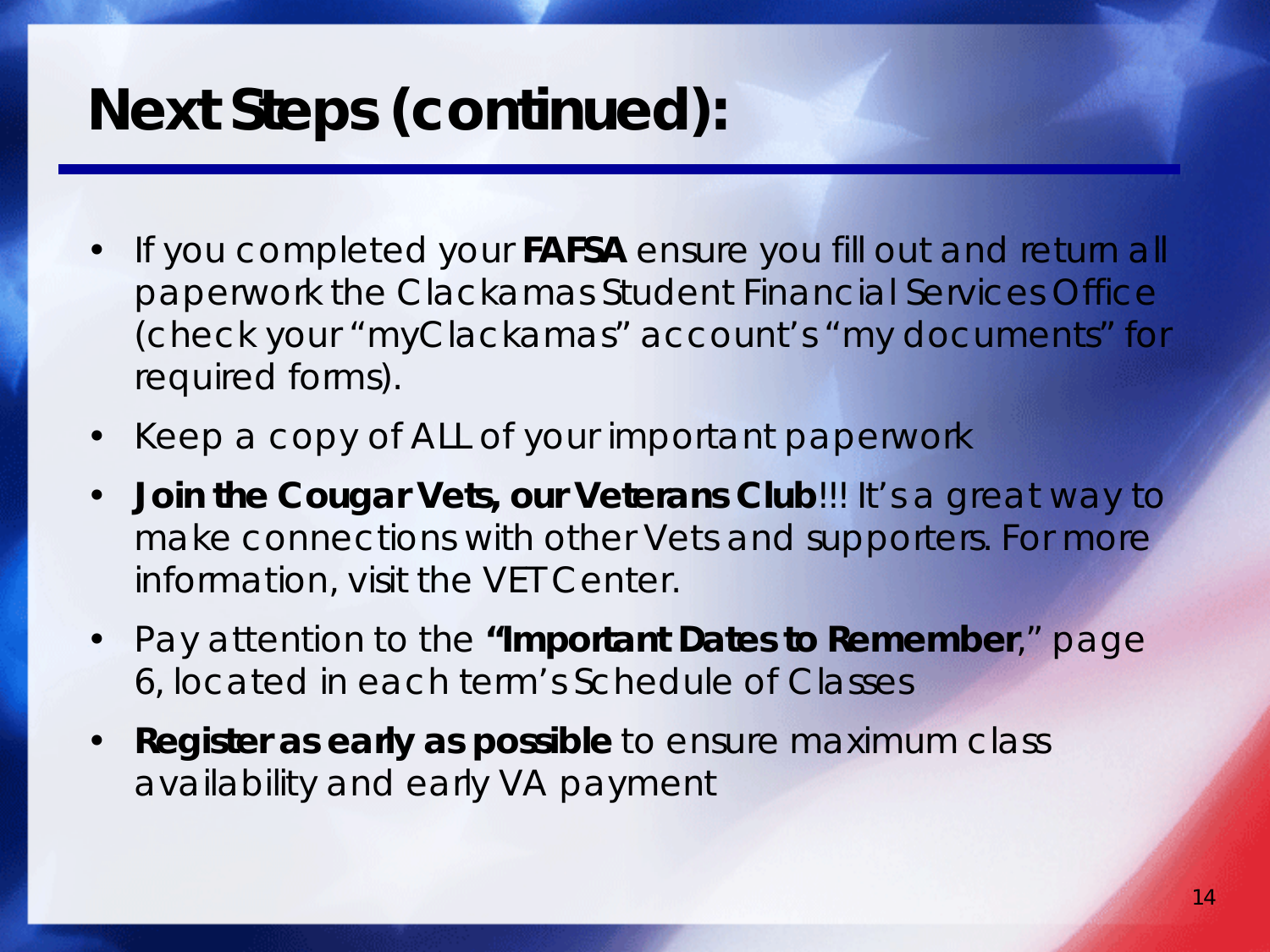#### *Grades*

- The VA requires that you maintain Satisfactory Academic Progress defined by the following: o 2.0 term GPA
	- o Completion of over 50% of coursework
	- o Refer to the CCC Catalog page 204-205 for specifics on Grading and Academic Standing
	- o **Any grade other than A, B, C, D, or P can affect VA Benefits!**
	- o "I" grades must be completed within 1 calendar year or will result in a debt to the VA
	- o "F" and "N" grades must be retaken and successfully completed within 1 calendar year